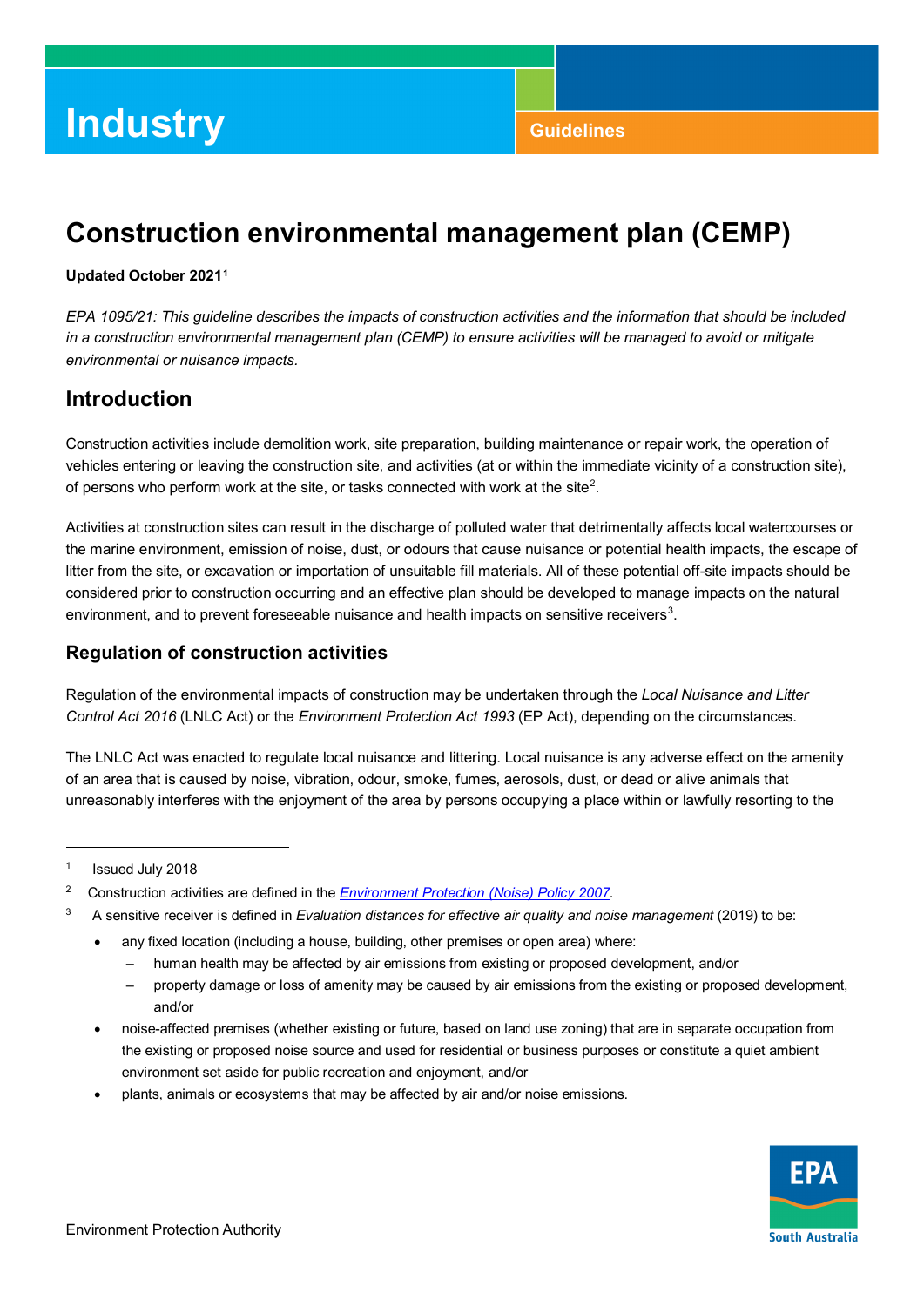area. For the purpose of the LNLC Act, 'litter' includes not only hazardous and general litter, but also stormwater runoff, and vehicle drag-out containing building or construction material. Causing a 'local nuisance' or littering while undertaking construction activities may contravene the LNLC Act.

 In accordance with the LNLC Act, a council is the principal authority for dealing with local nuisance and littering in its area. The Act does not apply in relation to an activity licensed under the EP Act. Instead, the EPA is responsible for addressing nuisance associated with licensed activities.

 or serious environmental harm within the meaning of the EP Act, it must notify the EPA as soon as practicable, so that If a council has reason to believe that an offence of environmental nuisance or littering has, or may have, caused material the EPA can address such matters.

 The EP Act provides the regulatory framework to protect South Australia's environment including land, air and water. It is administered through a suite of legislative and non-legislative policies and regulatory tools that impose mandatory provisions with penalties to address environmental issues. Subordinate legislation includes environment protection policies (*Environment Protection (Air Quality) Policy 2016* (AQ EPP), *Environment Protection (Noise) Policy 2007* (Noise EPP), *Environment Protection (Waste to Resources) Policy 2010* (Waste to Resources EPP) and the *Environment Protection (Water Quality) Policy 2015*. The EP Act and associated environment protection policies contain provisions that may apply to construction activities.

### **What is a CEMP?**

A CEMP describes how activities undertaken during the construction phase of development will be managed to avoid or mitigate environmental or nuisance impacts, and how those environmental management requirements will be implemented.

 A CEMP should be prepared when there is a risk that construction activities could cause environmental harm or environmental nuisance. Triggers for preparing a CEMP could also include any of the following (or any other relevant) circumstances applying to the site:

- It is located in the catchment of a water-sensitive region such as a water protection area declared under the EP Act (including River Murray, Mount Lofty Ranges and South East), Adelaide coastal waters, and Lower and Upper Spencer Gulf.
- It is located near surface or underground waters.
- It is located near a sensitive receiver.
- Site contamination may exist.
- Waste soils, construction and demolition waste may be imported or removed.

### **When the EPA will seek a CEMP**

A development approval issued by a relevant authority (local council, State Commission Assessment Panel, Minister for Planning or Governor) can have conditions relating to the minimisation of environmental harm and local nuisance during the construction phase. A common condition is the requirement to prepare a CEMP.

 When assessing a referred development application (DA) or impact assessed development, the EPA may (when it relates to the DA referral trigger) seek a CEMP as part of that assessment, or advise or direct that a condition requiring preparation of a CEMP to the satisfaction of the EPA and/or the relevant authority be attached to the approval.

 In order to create a clear distinction between local council and EPA responsibilities in relation to local nuisance issues (given the interaction between the LNLC Act and EP Act), the EPA will only seek a CEMP during the DA assessment process or advise or direct a condition requiring a CEMP when any of the following situations apply:

• The proposal relates to an activity currently licensed under the EP Act and there is concern about construction-phase impacts on the environment and sensitive receivers.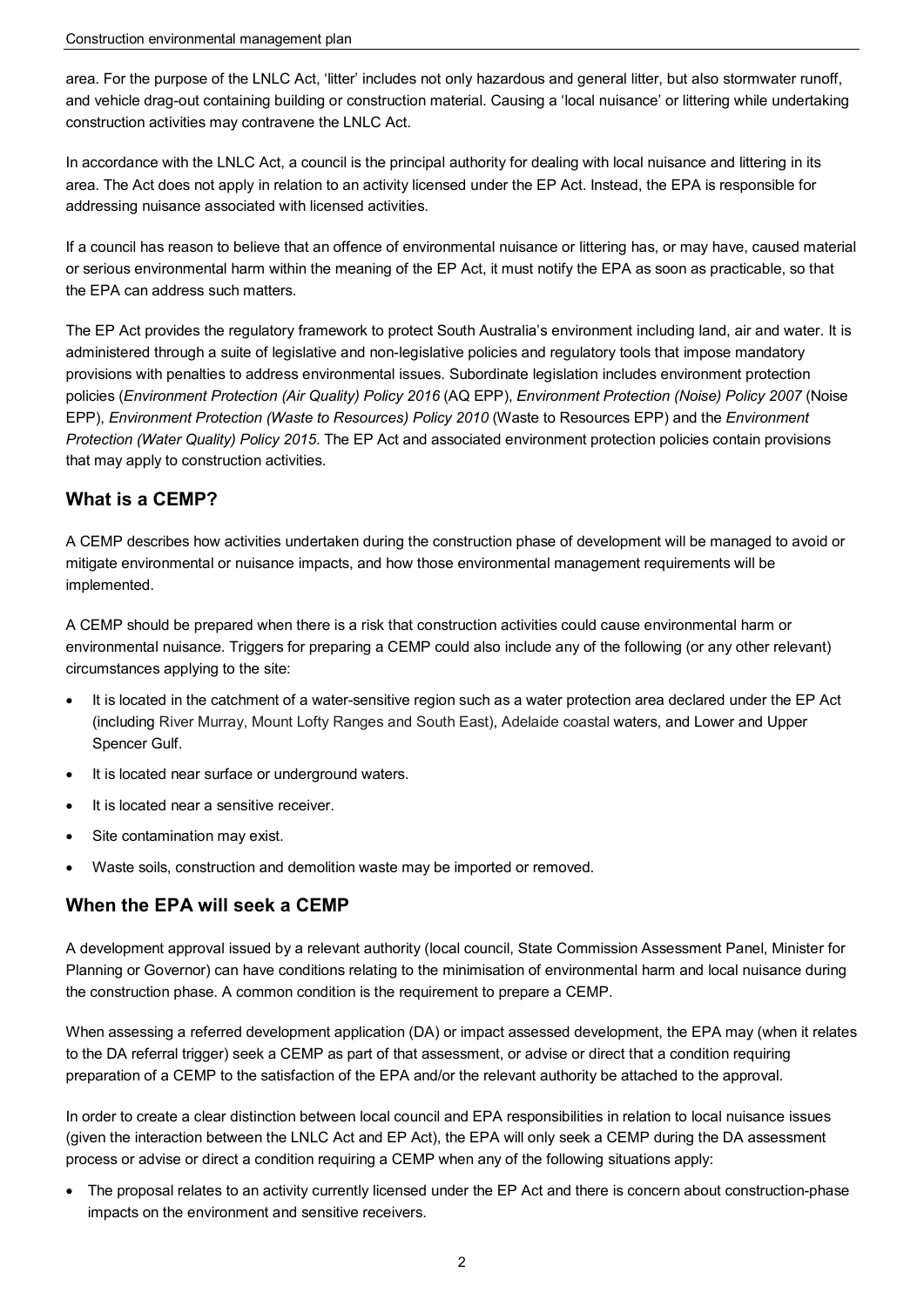- The proposal is for a retail petrol station that includes the removal of existing underground fuel storage tanks.
- The referral is for impact assessed development being assessed in accordance with the *Planning Development and Infrastructure Act 2016* that poses a high risk of causing material or serious environmental harm during the construction phase (due to the location, scale and/or nature of the proposal).
- The proposal involves any other activity that the EPA determines has a 'priority risk' when assessed according to standard EPA environmental risk-based analysis procedures.

## **Contents of the CEMP**

 A CEMP needs to contain sufficient information to demonstrate that potential impacts on the environment, and public health and amenity have been identified, and suitable measures to mitigate those impacts will be applied prior to and during construction.

### **General project information**

A CEMP should include the following general information about the project:

- a description of the site location and the receiving environment, including the location of sensitive receivers
- a description of the project construction works to be undertaken, including timeframes and construction hours
- identification and analysis of potential environmental impacts, including environmental hazards and risks, proposed mitigation measures and any residual risks
- identification and description of the management measures to be implemented to mitigate linked source−receptor−exposure pathways
- identification of a person or persons with responsibility for implementing the CEMP who:
	- must ensure construction activity resulting in noise with an adverse impact on amenity does not occur or commence except as permitted by the Noise EPP. The responsible person may be the owner, occupier, contractor or head contractor for the site.
	- should have authority to call for immediate cessation of works if an issue arises.
	- should have authority to undertake investigations into the issue that has arisen.
	- should have authority to call for a recommencement of works after investigation and mitigation of impacts.
	- should have responsibility for managing communications and complaints.
	- − should have responsibility for notifying the EPA if serious or material environmental harm from pollution is caused or threatened in the course of an activity undertaken by that person, as soon as reasonably practicable after becoming aware of the harm or threatened harm<sup>[4](#page-2-0)</sup>.
- identification of appropriate reporting and verification measures
- description of appropriate contingencies to be implemented if management measures are identified as being ineffective and/or result in environmental nuisance.

The CEMP could also include information on any higher-level environmental management systems, work procedures, document control, corrective action and review procedures.

j

<span id="page-2-0"></span> 4 Refer to section 83 of the EP Act for further information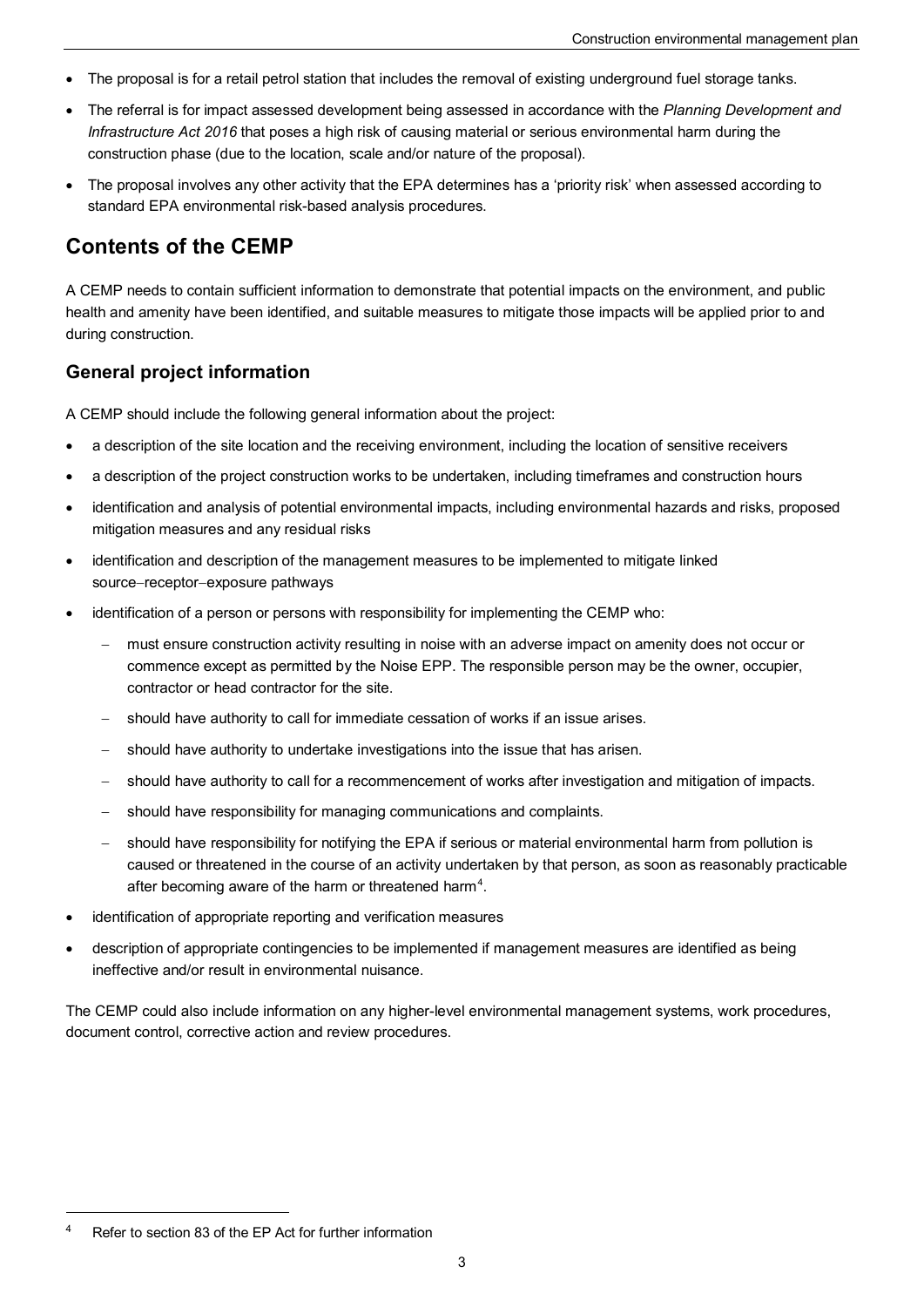## **Communication and complaint resolution**

Due to the nature of construction activities there is a potential for nearby residents to be adversely affected. Maintaining open and constructive communications with potentially affected parties can help to reduce conflicts and complaints.

A CEMP should describe the measures to engage and maintain communication with those who may be affected by construction activities and to manage any complaints that are received. Those measures should include:

- identification of the person with responsibility for managing communications and complaints
- a communications plan that outlines how and when consultation with potentially affected parties will be undertaken, and how potentially affected parties will be informed in advance of works that may have an off-site impact
- maintenance of a complaint register to record the following information:
	- − the name and address of any complainant
	- the time and date the complaint was received
	- a description of the complaint
	- the activity or activities and any associated equipment that gave rise to the complaint
	- the action that was taken to resolve the issues that led to the complaint
	- − the date the complaint was resolved and documentation of complainant's level of satisfaction with the actions to resolve the issue.
- notifying the relevant authority or, in relation to an EPA licensed activity, the EPA of complaints regarding environmental nuisance (particularly noise and dust) and the actions undertaken to resolve the complaint, and of any non-conformance with the CEMP that results in environmental nuisance.

## **Management of the environmental issues**

## **Air quality**

1

 drainage construction and vehicle movements, may leave soil surfaces exposed and vulnerable to the erosive powers of Demolition of existing development, broad-scale removal of vegetation cover, road construction, landscaping works, wind.

 near a construction site. Scientific research has drawn strong links between air pollution and adverse health, particularly in susceptible parts of the community, which includes children, the elderly and the sick. Fine particles, known as PM $_{2.5}$ Creation of dust during construction activities can have an impact on the health and amenity of those living or working and PM $_{\rm 10}$ <sup>[5](#page-3-0)</sup>, can be carried by wind and have been found to be associated with respiratory and heart disease. While larger dust particles are not normally associated with direct health effects, they can cause irritation or nuisance to people by soiling washing or collecting on surfaces such as roofs and cars, as well as being a respiratory irritant.

#### **Addressing air quality in a CEMP**

A CEMP should describe the measures to be taken to minimise air quality impacts from construction activities. The measures should include:

 • minimising vegetation clearance, clearing in stages, stabilisation of cleared areas by regular light watering or use of matting or coarse material to minimise soil transport by wind

<span id="page-3-0"></span> 5 equivalent aerodynamic diameter of 2.5 micrometres or less' and PM<sub>10</sub> as 'particulate matter with an equivalent aerodynamic diameter of 10 micrometres or less'. The *National Environment Protection (Ambient Air Quality) Measure 2003* defines PM2.5 as 'particulate matter with an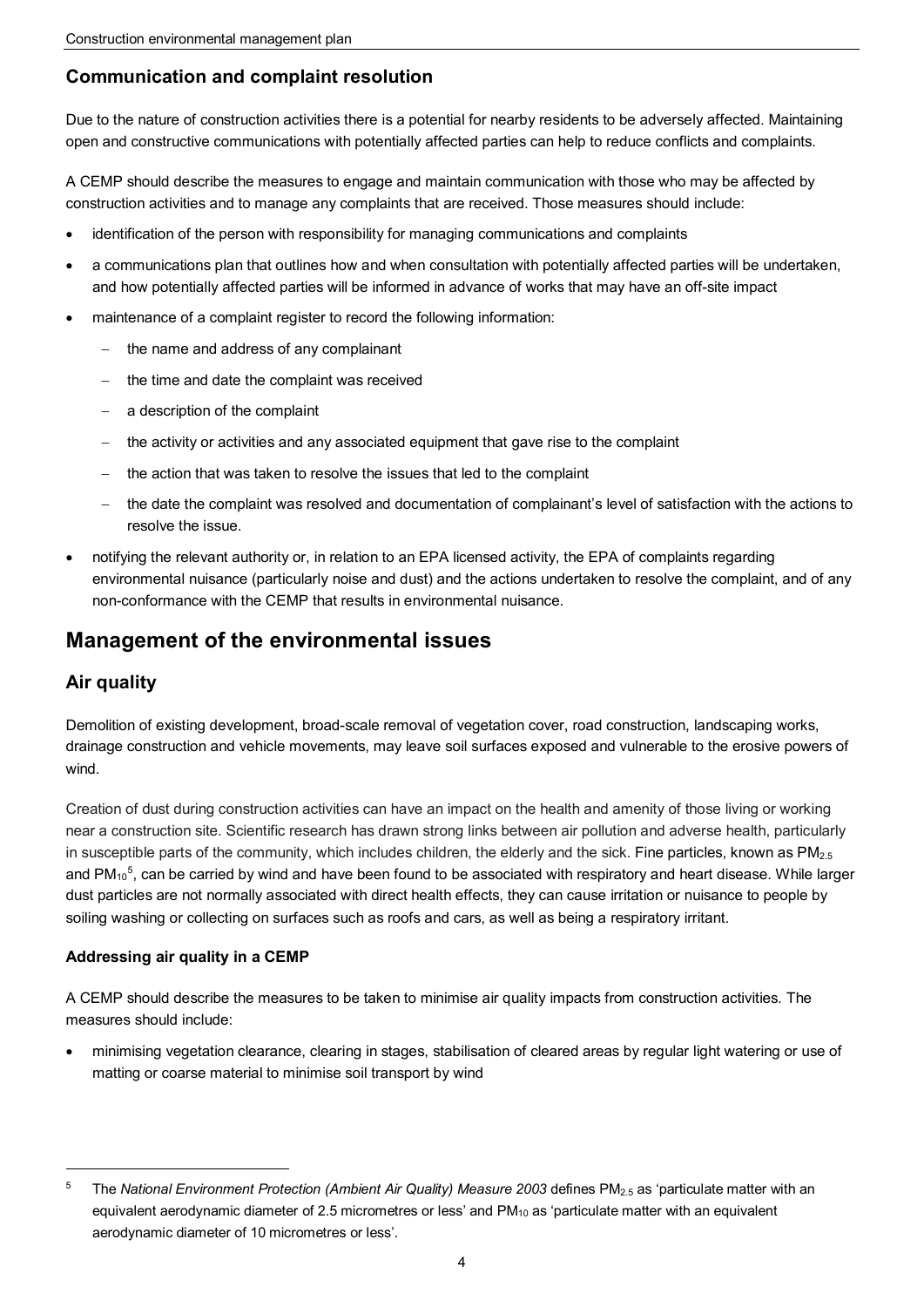- managing soil stockpiles through stabilisation, light watering or the use of covers (including coarse material and paper mulch)
- limiting the movement of soil and earth and use of high-speed abrasive disc saws and sanders during windy periods
- minimising the lifting height of the loader bucket when transferring soil or rubble from front-end loaders to trucks, and controlling its unloading speed to reduce wind-borne dust
- using a water spray when transferring soil or rubble from earthmoving equipment to trucks
- controlling the speed of dumping from tip trucks
- covering or stabilising materials during transport into and within the construction site
- preventing soil from leaving the site via traffic movement to prevent the creation of dust in dry conditions
- minimising wheel-generated dust by watering roadways or preparing roadways with coarse gravel or other road coverings such as bitumen or concrete.

Further information on the management of air quality can be found at: [https://www.epa.sa.gov.au/environmental\\_info/air\\_quality](https://www.epa.sa.gov.au/environmental_info/air_quality) 

### **Noise**

 buildings, and the operation of vehicles within, entering or leaving a construction site. This noise may disturb a person's Noise is an inherent part of construction activities as a result of demolition work, site preparation, construction of everyday life or working environment, and cause adverse health effects when sleep is disturbed.

 Part 6 Division 1 – Construction Noise of the Noise Policy deals with noise arising from construction activities on a site that requires development approval, and it aims to achieve a balance between allowing that work to proceed while minimising its impact on neighbouring properties.

Construction noise also constitutes local nuisance under the LNLC Act if the noise has travelled from the location of the construction activity to neighbouring premises on any Sunday or public holiday, or between 7 pm and 7 am on any other day.

#### **Addressing noise in a CEMP** − **construction within standard hours**

 should identify the means by which noise will be managed. The general environmental duty (as described in section 25 of In recognition of the inherently noisy and temporary nature of construction activities, the Noise EPP specifies standard construction hours during which the usual fixed noise limits do not apply. The 'standard construction hours' are Monday to Saturday (excluding public holidays) between 7 am and 7 pm. For construction within the standard hours, a CEMP the EP Act) still applies and it is a requirement of the Noise EPP that all reasonable and practicable measures be taken to minimise or avoid off-site noise impacts from the construction activity. A CEMP should therefore demonstrate how this will be achieved throughout the construction phase.

A CEMP should describe the following:

• hours of operation

j

- the responsible person in accordance with the Noise EPP
- measures to be taken to minimise noise from construction activities resulting in noise with an adverse impact on amenity, including (without limitation) $6$ :
	- commencing any particularly noisy part of the activity (such as masonry sawing or jack hammering) after 9 am

<span id="page-4-0"></span> For construction activities resulting in an adverse impact on amenity, the Noise Policy describes in clause 23(c) the reasonable and practicable measures that must be undertaken to minimise noise resulting from those activities. 6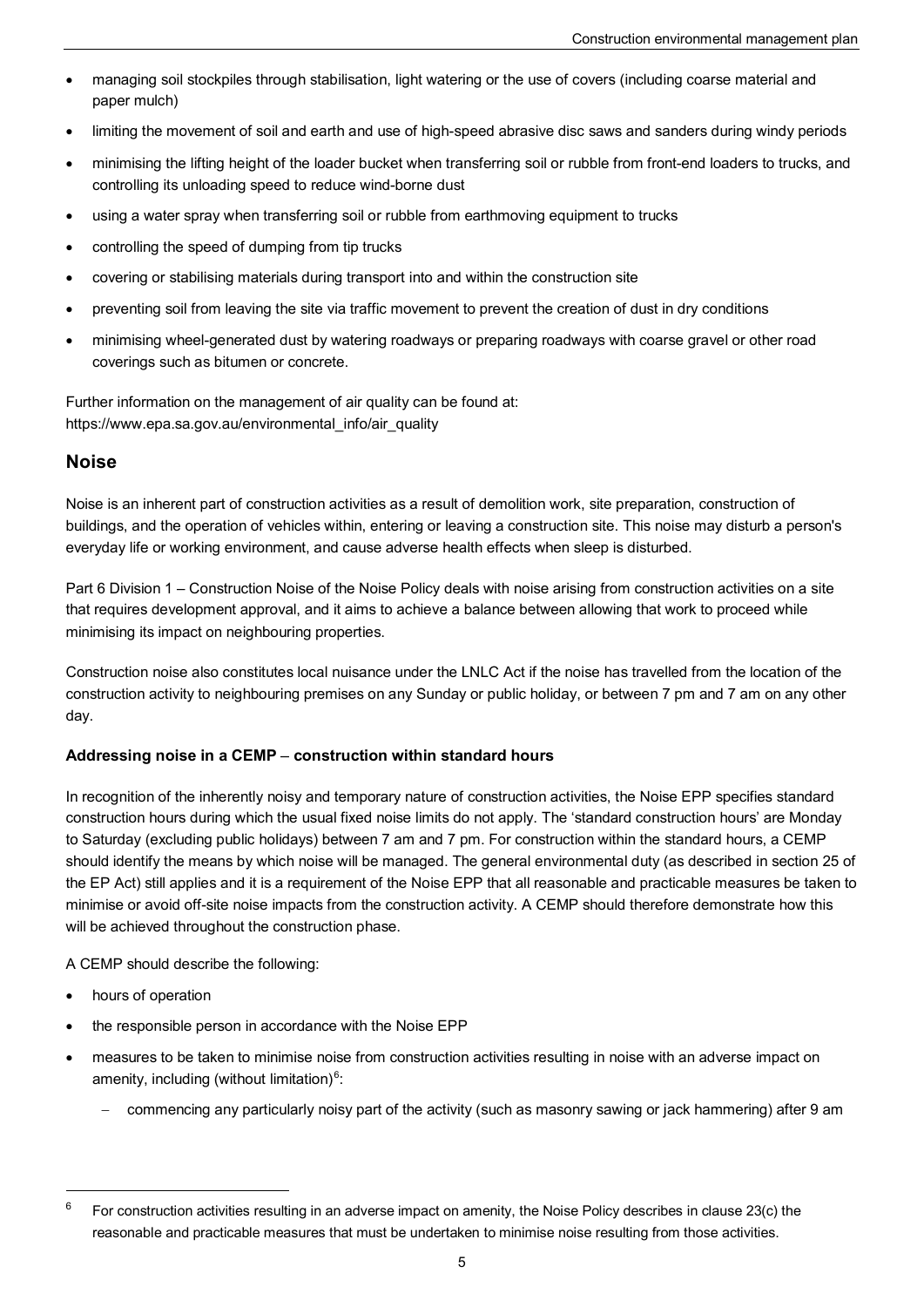- − locating noisy equipment (such as masonry saws or cement mixers) or processes so that their impact on neighbouring premises is minimised (whether by maximising the distance to the premises, using structures or elevations to create barriers or otherwise)
- − shutting or throttling equipment down such as generators, bobcats, cranes and the like whenever not in actual use
- ensuring that noise reduction devices such as mufflers are fitted and operating effectively
- ensuring that equipment is not operated if maintenance or repairs would eliminate or significantly reduce a characteristic of noise resulting from its operation that is audible at noise-affected premises
- − operating equipment and handling materials so as to minimise impact noise (such as avoiding dropping materials from height)
- using off-site or other alternative processes that eliminate or lessen resulting noise.

#### **Addressing noise in a CEMP** − **construction outside of standard hours**

Construction outside of the standard hours outlined earlier may be undertaken provided the activities do not give rise to noise having an adverse impact on amenity. Construction noise is considered to have an adverse impact on amenity if measurements taken at a noise affected premises show:

- the source noise level (continuous) exceeds 45dB(A), or
- the source noise level (maximum) exceeds 60dB(A).

 If construction outside of the standard construction hours is proposed, in addition to the information required for work proposed construction activities will not result in an adverse impact on amenity by meeting the noise levels, or provide within the standard construction hours, a CEMP should include an acoustic assessment prepared by a suitably qualified and experienced acoustic engineer $^7$  $^7$ . The acoustic assessment will need to either demonstrate that noise from the details of what noise mitigation measures are required in order to meet the above noise levels. Such noise mitigation measures should be documented in a CEMP.

Construction activities having an adverse impact on amenity may still occur outside of the standard construction hours:

- to avoid an unreasonable interruption of vehicle or pedestrian traffic movement, or
- if there are other grounds existing that the EPA determines to be sufficient.

However, the relevant authority should be contacted and formal written approval obtained prior to commencement of construction activity with these type of adverse impacts. If the application relates to an EPA-licensed site, the application should be made to the EPA.

 activities with an adverse impact outside of the standard construction hours, can be found in the EPA information sheet, Further information on the management of construction noise, including obtaining approval to undertake construction *[Construction noise](http://www.epa.sa.gov.au/files/4773_info_noise_construction.pdf)* (2017).

#### **Site contamination**

1

 Site contamination is an important environmental, health, economic and planning issue and can have implications for land owners and occupiers, developers, relevant authorities, and local communities. Site contamination is often identified during assessment required as part of the development approval processes associated with a subdivision, development or redevelopment of a parcel of land.

<span id="page-5-0"></span> For the purposes of preparing an acoustic report in support of a CEMP, a 'suitably qualified and experienced acoustic engineer' is defined as a person having sufficient qualifications and experience to be eligible for full membership of both the Australian Acoustical Society and Engineers Australia. 7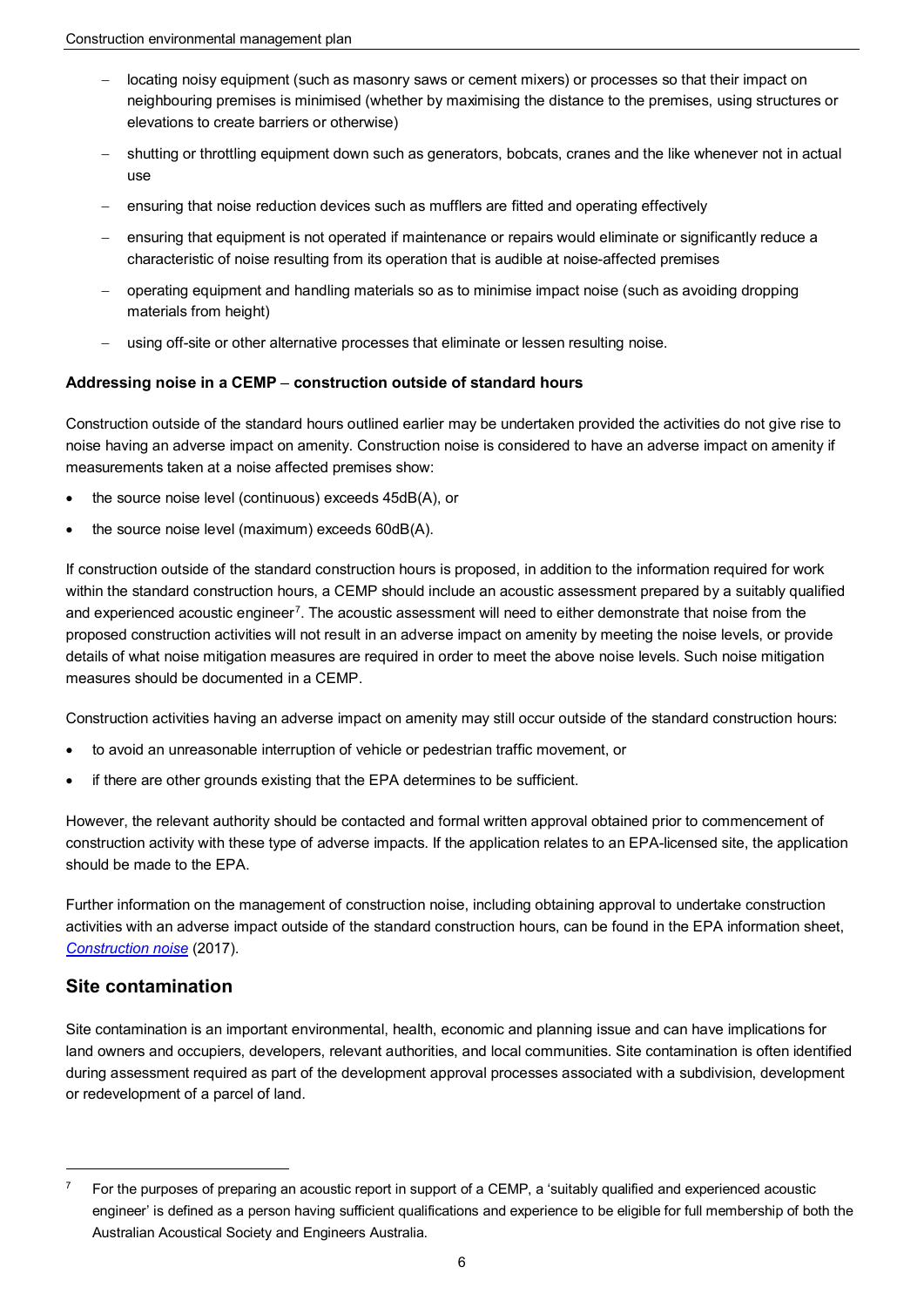In the vast majority of cases the process of remediation and/or installation of mitigation measures is likely to take place during the construction phase because of the efficiencies that can be achieved at that stage. This will necessitate preparing a CEMP to address matters of appropriate treatment for any site contamination.

 It may be the case that a CEMP will require the development and implementation of other supporting documents such as site management plans or reports which confirm the appropriate completion of required works and the suitability of the site for its intended use. Depending on the nature of issues at the site and the sensitivity of the proposed development, this may require the engagement of a site contamination auditor and the completion of a site contamination audit report.

Any site contamination issues should be addressed by a suitably qualified and experienced site contamination consultant.

Further information on site contamination can be found at: www.epa.sa.gov.au/environmental\_info/site\_contamination.

#### **Addressing site contamination in the CEMP**

Where relevant, a CEMP should identify the means by which site contamination will be managed, and should describe the following:

- *Environment Protection (Assessment of Site Contamination) Measure 1999* and relevant guidance issued by the EPA • assessment of site contamination consistent with the process described in Schedules A and B of the *National*
- where required, remediation goals, objectives and endpoints should be identified in accordance with relevant EPA guidance

 including notifying the EPA in writing as soon as reasonably practicable after becoming aware of the existence of measures to be undertaken when potential site contamination is encountered during construction processes, site contamination at a site or in the vicinity of a site that affects or threatens water occurring naturally under the ground or introduced to an aquifer or other area under the ground<sup>[8](#page-6-0)</sup>

- the location of any acid sulfate soils and how they will be managed if they are to be disturbed, giving consideration to minimising their disturbance or drainage, preventing or minimising oxidation, containing and treating acid drainage Further information on acid sulfate soils can be found in *[Site contamination – acid sulfate soil materials](http://www.epa.sa.gov.au/files/8371_guide_sc_acid.pdf)* (2007).
- measures to be undertaken to remove [underground storage systems,](https://www.epa.sa.gov.au/environmental_info/site_contamination/underground-storage-systems) manage any contaminated soil or groundwater, and to validate excavations prior to backfilling or replacement of underground storage systems.

*Australian Standard AS 4976*−*2008: The removal and disposal of underground petroleum storage tanks* sets out procedures for the temporary decommissioning of underground petroleum storage tanks in-situ, removal, transport and off-site disposal of tanks, and procedures for the abandonment of tanks in situ where removal is not feasible.

#### **Waste**

j

#### **General waste management**

Waste materials that may be generated during demolition and construction include concrete, steel, aluminium, plasterboard, bricks and tiles, plastic and glass.

Effective construction planning can minimise the production of waste, and appropriate storage of wastes – particularly suitable source separation of waste materials – can greatly improve recycling rates and potentially lower disposal fees.

<span id="page-6-0"></span> Refer to section 83A of the EP Act and EPA Information Sheet *[Assessment of background concentrations](https://www.epa.sa.gov.au/files/13545_sc_background_concentrations.pdf)* (2018) for further information. 8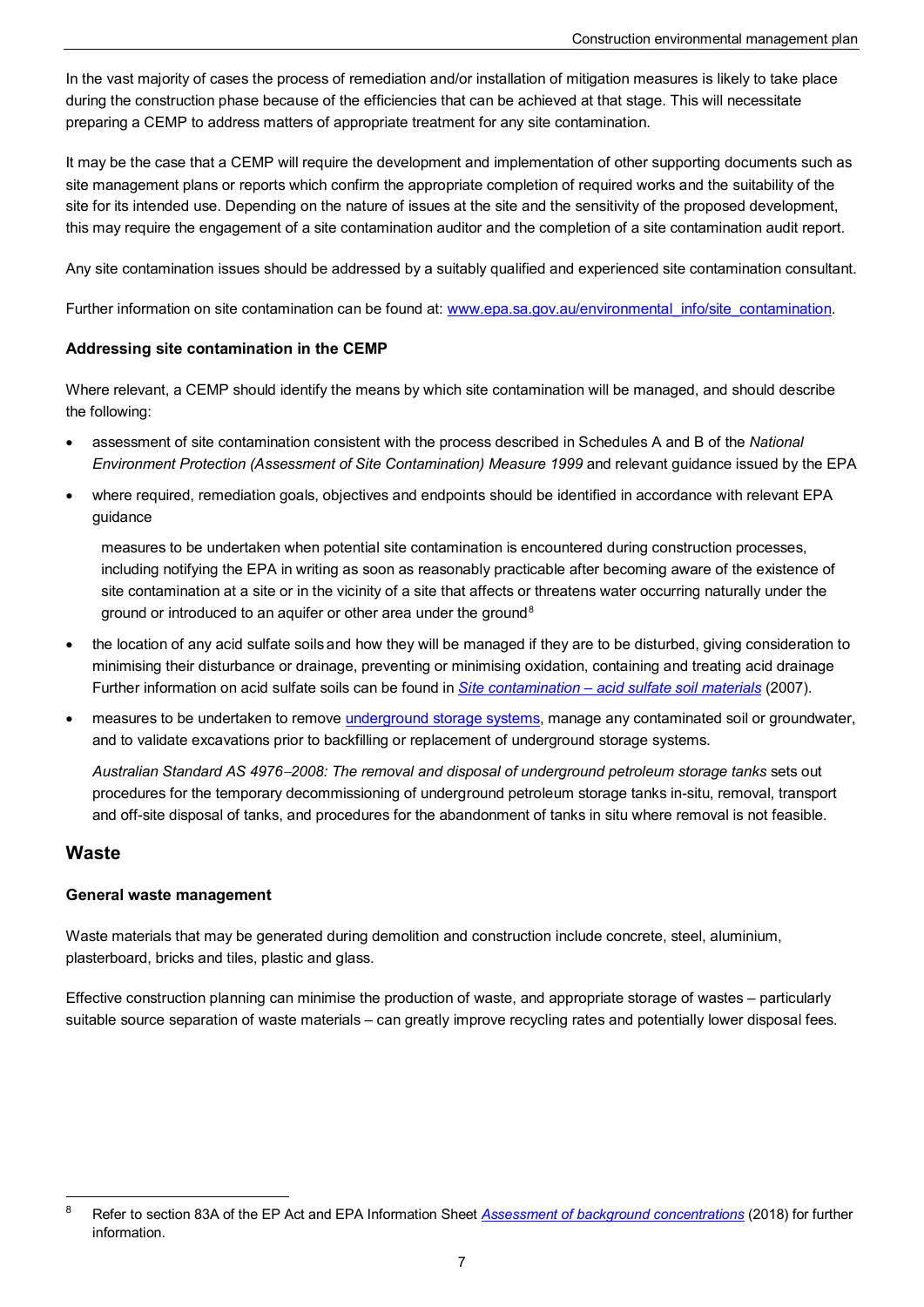The waste management hierarchy<sup>9</sup> provides a framework to maximise the useful life of materials when waste cannot be avoided. Waste from construction and building sites should be managed in accordance with the waste management hierarchy.

Waste that is produced must be kept on-site and managed to prevent nuisance such as litter, dust and vermin, and to stop leachate from entering stormwater drains.

#### **Hazardous waste**

 encountered during demolition activities, along with other hazardous materials. Asbestos-containing materials were used extensively in buildings, structures, plant and equipment and may be

Asbestos-containing materials need to be handled in accordance with the Safework Australia code of practice *[How to](https://www.safeworkaustralia.gov.au/doc/model-code-practice-how-safely-remove-asbestos)  [safely remove asbestos](https://www.safeworkaustralia.gov.au/doc/model-code-practice-how-safely-remove-asbestos)* (2018) and [Safework SA requirements.](https://www.safework.sa.gov.au/workplaces/chemicals-substances-and-explosives/asbestos) 

Other hazardous materials need to be transported and disposed of in accordance with EPA requirements.

Further information on asbestos and hazardous waste can be found at: [https://www.epa.sa.gov.au/environmental\\_info/waste\\_recycling/disposing-waste](https://www.epa.sa.gov.au/environmental_info/waste_recycling/disposing-waste)

#### **Use of waste-derived fill**

Particular waste streams may be suitable for beneficial reuse as fill. For example, waste soil or recovered aggregates could be used for levelling land. However, risks to the environment and human health may arise from the use of inappropriate waste materials or the filling of land in inappropriate locations.

 Materials that may be suitable for use as waste-derived fill (WDF) include waste soil, clay, rock, sand or other natural of the substances set out in the table in the definition of waste fill in the *Environment Protection Regulations 2009*. mineralogical matter that contain no other wastes, clean crushed concrete, bricks and ceramics, or mineralogically based homogenous industrial residues, provided any chemical substances present in the waste are less than the concentrations

the WDF, whether it has been sourced from a site where a potentially contamination activity[10](#page-7-1) has or is occurring, and requirements for assessment and reporting of results. The standard also applies to the producer so that any potential To ensure that WDF is being used safely and sustainably, proponents are required to address the risk-based considerations and comply with the processes outlined in the *[Standard for the production and use of waste derived fill](http://www.epa.sa.gov.au/files/4771359_standard_wdf.pdf)*  (2013). These considerations include particle size distribution and uniformity, chemical composition, volume and origin of WDF from the construction site to be used elsewhere must meet the standard. Tables 2 and 3 of the standard outline the responsibilities of the user and producers of WDF.

#### **Addressing waste in a CEMP**

1

 A CEMP should identify the means by which general waste and, where relevant, WDF will be managed. It should demonstrate that:

• general waste produced during construction will be managed in accordance with the waste management hierarchy as identified in the Waste to Resources EPP

<span id="page-7-0"></span> $^9$  Waste management hierarchy, as described in the *Green Industries SA Act 2004,* refers to an order of priority for the management of waste, being: avoidance of the production of waste, minimisation of the production of waste, reuse of waste, recycling of waste, recovery of energy and other resources from waste, treatment of waste to reduce potentially degrading impacts, and disposal of waste in an environmentally sound manner.

<span id="page-7-1"></span> $10$  *Regulations 2009*. 10 A potentially contaminating activity is a prescribed activity defined in regulation 50 of the *Environment Protection*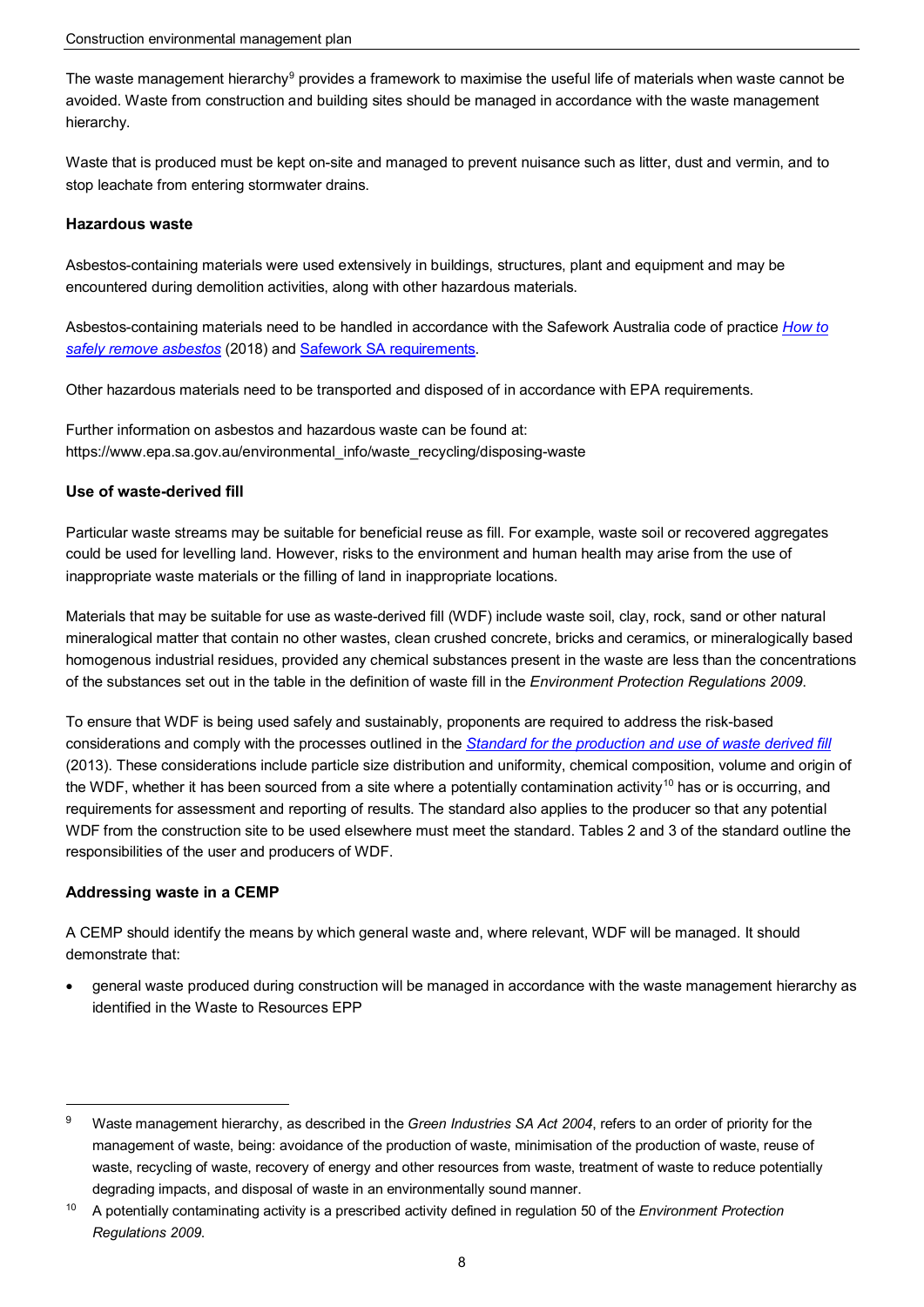• the use of WDF will comply with the processes outlined in the *[Standard for the production and use of waste derived](http://www.epa.sa.gov.au/files/4771359_standard_wdf.pdf)  [fill](http://www.epa.sa.gov.au/files/4771359_standard_wdf.pdf)*.

### **Water quality**

 becoming a major source of sediment pollution in watercourses, and ultimately the sea. While the principle pollutant from Construction activities disturb soil, which is easily eroded and moved off the site via stormwater runoff or vehicle drag out, construction activities is sediment, there are many other pollutants generated, and activities such as concreting, plastering and painting must be managed to prevent impacts to our waterways and oceans.

Certain construction activities, such as dredging or construction of a marina, may be undertaken directly in a watercourse or in marine waters, and will require careful management to minimise environmental impacts. Construction can also disturb acid sulfate soils causing the creation of acidic conditions that can affect surface and groundwater quality.

 Dewatering of the site may also be required, particularly if a basement or other below-ground structure is being constructed. Proponents of development where dewatering is required should prepare a management plan in accordance with the EPA guideline, *[Environmental management of dewatering during construction activities](https://www.epa.sa.gov.au/files/12275_guide_dewatering.pdf)* (2021).

 be discharged into any waters, including the stormwater system, or onto land from where they are reasonably likely to enter waters. To fulfil the obligations of the policy and ensure these pollutants do not move off site, it is strongly The *[Environment Protection \(Water Quality\) Policy 2015](http://www.epa.sa.gov.au/data_and_publications/standards_and_laws/revision_of_national_guidelines)* (Water Quality EPP) specifies that a number of pollutants cannot recommended that erosion, sediment and drainage control management practices are applied at all building or construction sites.

 The *[Stormwater pollution prevention code of practice for the building and construction industry](http://www.epa.sa.gov.au/files/47790_bccop1.pdf)* (1999) identifies strategies for the collection, treatment, storage and disposal of stormwater during construction, while minimising impact on the environment. This code is linked to the Water Quality EPP and is designed to assist in the compliance with the general environmental duty. The requirements outlined in the code are enforceable by the issuing of an environment protection order under section 93 of the EP Act.

#### **Addressing water quality in a CEMP**

A CEMP should identify the means by which construction activities will be managed to prevent impacts on water quality. It should include the following  $1112$  $1112$ :

- the means by which hard waste, residues and wastes generated by concrete works, brick works and cutting, painting, plastering and the like will be managed to prevent the entry of pollutants into the stormwater system
- how soil erosion will be minimised:

l

- − avoiding soil disturbance where all activities should be timed and staged to minimise the time and extent to which soil is exposed to water and wind
- on the site requires management. Water within the site should be diverted around areas where soil has been − controlling water movement into and around the site where reasonable and practicable measures must be taken to ensure that all runoff upstream of the site is diverted around the site. This ensures that only the water falling disturbed and stockpiles, and flow velocities should be minimised
- stabilising all disturbed areas as quickly as possible.
- sediment capture controls and retaining soil and other pollutants on the site − these controls must be appropriate to the soil and weather conditions, including being prepared for storms. However, sediment controls should never be the sole means to minimise pollution and are secondary to minimising erosion.

<span id="page-8-0"></span><sup>11</sup> These matters are often incorporated into a soil erosion and drainage management plan, which forms part of a CEMP.

<span id="page-8-1"></span> 12 Principles of erosion and sediment control are adapted from *[Best Practice Erosion and Sediment Control](https://www.austieca.com.au/publications/best-practice-erosion-and-sediment-control-bpesc-document)*, International Erosion Control Association (Australasia), 2008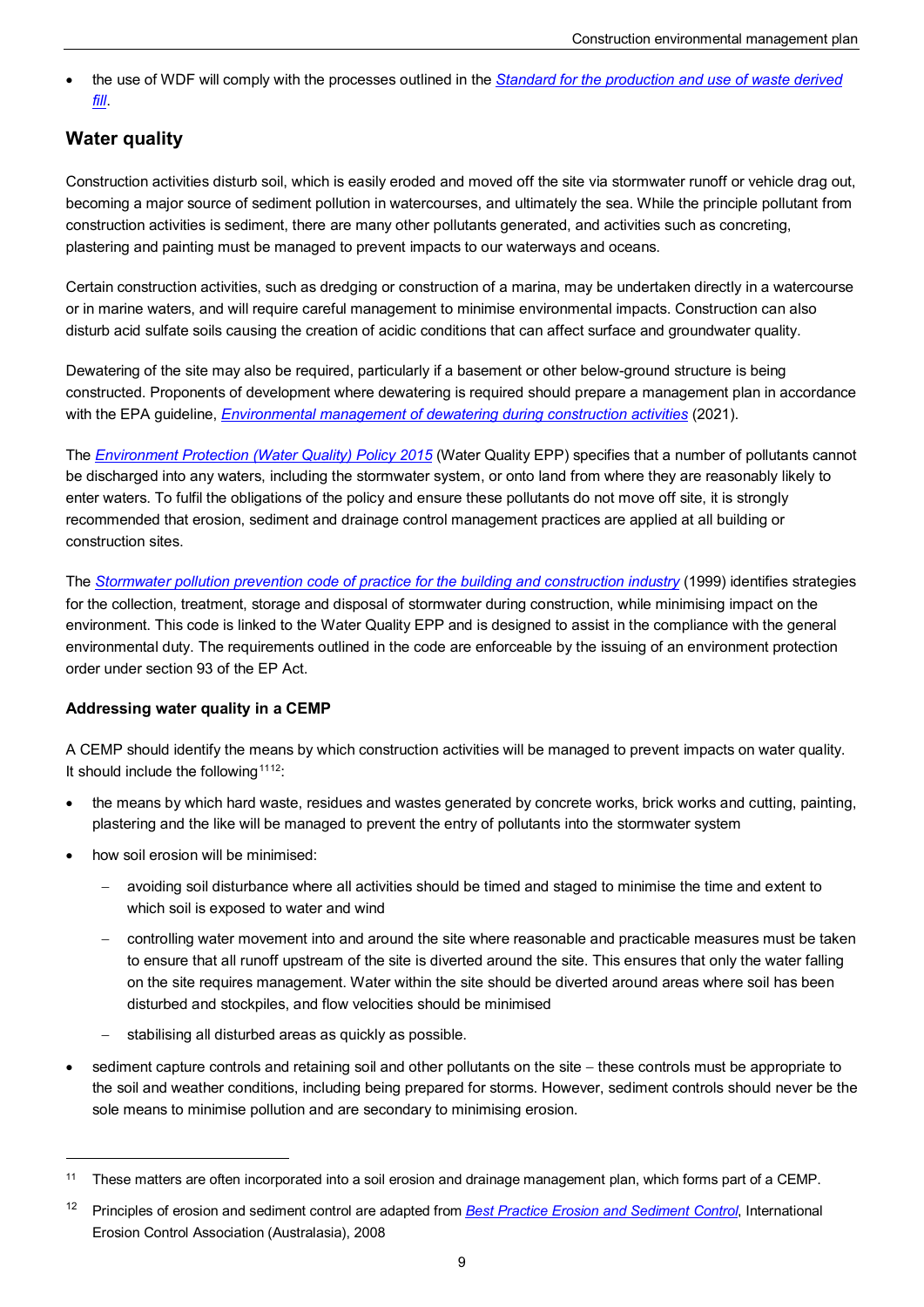- inspecting and maintaining all controls regularly − this is essential to ensure the erosion and sediment controls maintain their functional design
- then it should be prepared separately. Refer to *[Environmental management of dewatering during construction](http://www.epa.sa.gov.au/files/12275_guide_dewatering.pdf)  [activities](http://www.epa.sa.gov.au/files/12275_guide_dewatering.pdf)* (2021) for more information on dewatering. • actions to be undertaken to dewater a site, if necessary, where a basement or other below-ground structure is to be constructed. Dewatering management can be addressed in the CEMP. However, if a more detailed plan is required
- • actions to be taken to minimise impacts on waters if construction activities are to be undertaken directly in waters such as a watercourse or marine waters
- or drainage, preventing or minimising oxidation, containing and treating acid drainage. Further information on acid • how acid sulfate soils will be managed if they are to be disturbed, giving consideration to minimising their disturbance sulfate soils can be found in *[Site contamination – acid sulfate soil materials](http://www.epa.sa.gov.au/files/8371_guide_sc_acid.pdf)* (2007)

## **Monitoring**

It may be necessary for monitoring to be undertaken to determine whether construction activities are impacting on the environment.

Preparation of a monitoring plan as part of a CEMP ensures the monitoring is conducted effectively and consistently and will deliver reliable, good quality data. Monitoring, in the broad sense, can also include visual evidence as well as a complaints register.

The monitoring plan in a CEMP should include the following:

- the monitoring objective
- the criteria against which monitoring results will be assessed
- the quantity and nature of emissions monitored
- description of the receiving environment
- a map showing the sampling locations (including control site locations), major infrastructure and sensitive environmental receptors
- the sampling times and/or frequency
- parameters to be measured and analysed, including analytical method
- sampling procedures including sampling methods and equipment, calibration procedures, filtering, decontamination and preservation techniques
- quality assurance systems, including quality control samples (eg blanks and duplicates)
- the method and frequency of reporting (internally, to the relevant authority and the EPA)
- • a feedback loop from monitoring to corrective actions so that issues arising from monitoring drive the necessary corrective actions.

Further information on preparation of a monitoring plan can be found in the EPA guideline *[Regulatory monitoring and](http://www.epa.sa.gov.au/files/4771367_guide_mpr.pdf)  [testing – monitoring plan requirements](http://www.epa.sa.gov.au/files/4771367_guide_mpr.pdf)* (2016).

## **Training**

To ensure a CEMP is implemented effectively, employees and contractors should be trained in environmental awareness and their responsibilities under a CEMP. This should be described in a CEMP. Environmental training should include:

- a site induction
- implementation of a CEMP and to consider environmental impacts • the content and requirements of a CEMP, and responsibilities of all employees and contractors to ensure